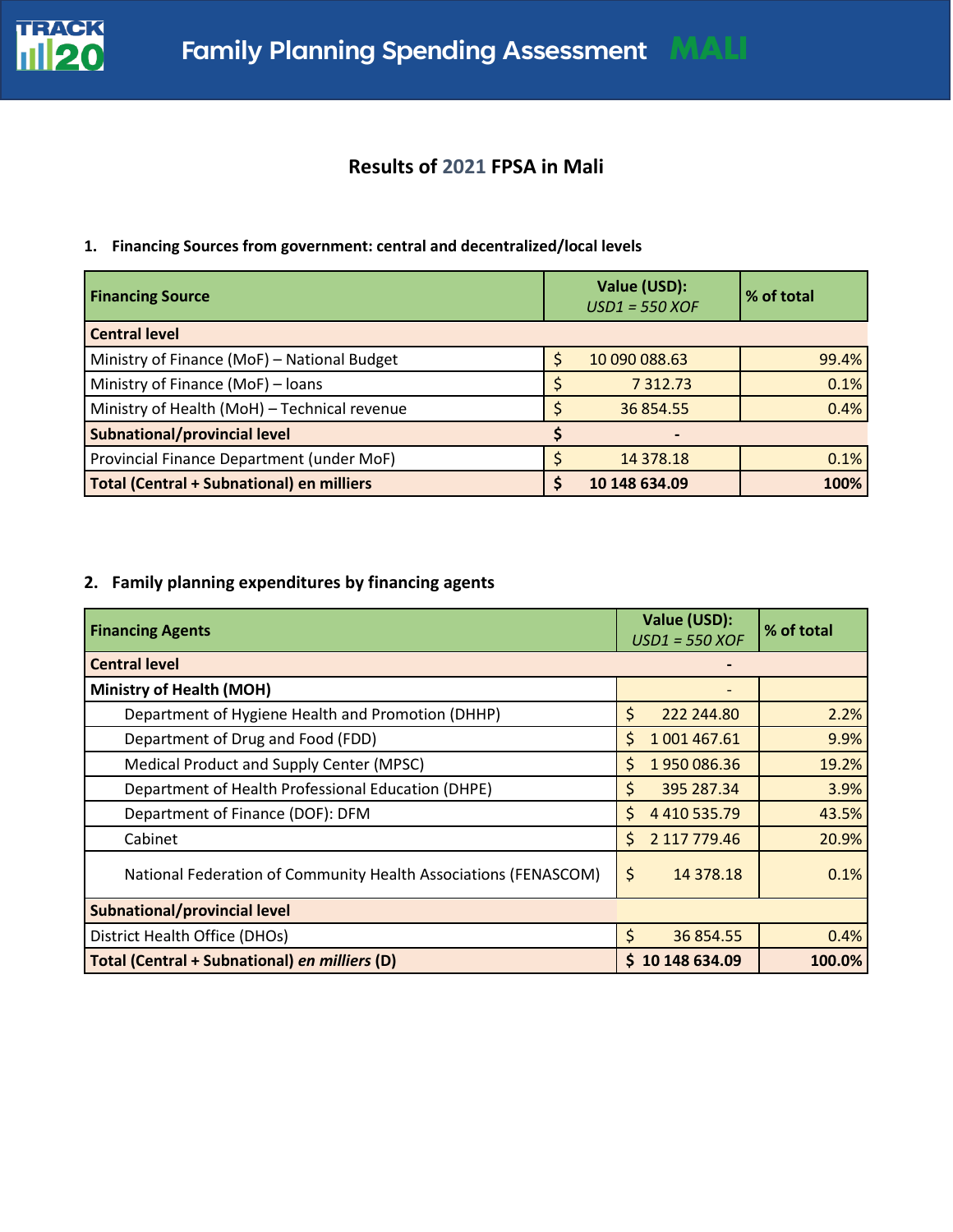

## **3. Family planning expenditures by provider type**

| <b>Provider</b>                                            | Value (USD):<br>$USD1 = 550 XOF$ | % of total |
|------------------------------------------------------------|----------------------------------|------------|
| <b>Central level</b>                                       |                                  |            |
| <b>Ministry of Health</b>                                  |                                  |            |
| Department of Hygiene Health and Promotion (DHHP) (DGS-HP) | Ś<br>222 244.80                  | 2.2%       |
| Department of Drug and Food (FDD)                          | \$<br>1 001 467.61               | 9.9%       |
| Medical Product and Supply Center (MPSC)                   | Ś<br>1950086.36                  | 19.2%      |
| Department of Health Professional Education (DHPE)         | 395 287.34<br>Ş                  | 3.9%       |
| Department of Finance (DOF)                                | \$<br>4 4 10 5 3 5 .79           | 43.5%      |
| Cabinet                                                    | Ś<br>2 117 779.46                | 20.9%      |
| <b>Subnational/provincial level</b>                        | 51 232.73<br>\$                  | 1.0%       |
| Provincial Health Office (PHOs) (CSCOM)                    | \$<br>14 378.18                  | 0.1%       |
| <b>District Health Offices (DHOs)</b>                      | 36 854.55<br>S                   | 0.4%       |
| <b>Total (Central + Subnational) en milliers</b>           | 10 148 634.09<br>S               | 100.0%     |

## **4. Family Planning expenditures categories (FPSC)**

| <b>Service Delivery Category</b>                                         | Value (USD):<br>$USD1 = 550 XOR$ | % of total |
|--------------------------------------------------------------------------|----------------------------------|------------|
| Expenditure on staff providing FP services (Personnel)                   | \$<br>5 599 689.63               | 55.2%      |
| Outsourcing of services                                                  | \$                               | 0.0%       |
| Contraceptives. medicine & other consumables                             | \$                               | 0.0%       |
| <b>IUD</b>                                                               | \$                               | 0.0%       |
| <b>Implants</b>                                                          | \$                               | 0.0%       |
| DMPA-IM (Depo Medroxyprogesterone Acetate Intra-Muscular)                | \$<br>1950086.36                 | 19.2%      |
| Sayana Press - Depo Medroxyprogesterone Acetate Sub- Cutaneous (DMPA-SC) | \$                               | 0.0%       |
| Pills                                                                    | \$                               | 0.0%       |
| Condoms (male and female)                                                | \$                               | 0.0%       |
| Lactational Amenorrhea Method (LAM)                                      | \$                               | 0.0%       |
| Others (Contraceptives/consumables not disaggregated by type)            | \$                               | 0.0%       |
| <b>Above-site level category</b>                                         | \$                               | 0.0%       |
| Logistics/transportation of contraceptives etc.                          | \$                               | 0.0%       |
| Information. Education and Communication (IEC)                           | \$<br>158 161.54                 | 1.6%       |
| Policy Development and Advocacy                                          | \$                               | 0.0%       |
| Management Information System (MIS) and Health Information System (HIS)  | \$                               | 0.0%       |
| Monitoring. Evaluation and Research                                      | \$                               | 0.0%       |
| Capacity building/training (for all categories mentioned above)          | \$<br>34 887.27                  | 0.3%       |
| Program Management                                                       | \$<br>3 654.55                   | 0.0%       |
| Operational expenditures                                                 | \$<br>2 400 336.56               | 23.7%      |
| Other: please specify                                                    | \$<br>1818.18                    | 0.0%       |
| <b>Total (Central + Subnational)</b>                                     | \$<br>10 148 634.09              | 100%       |